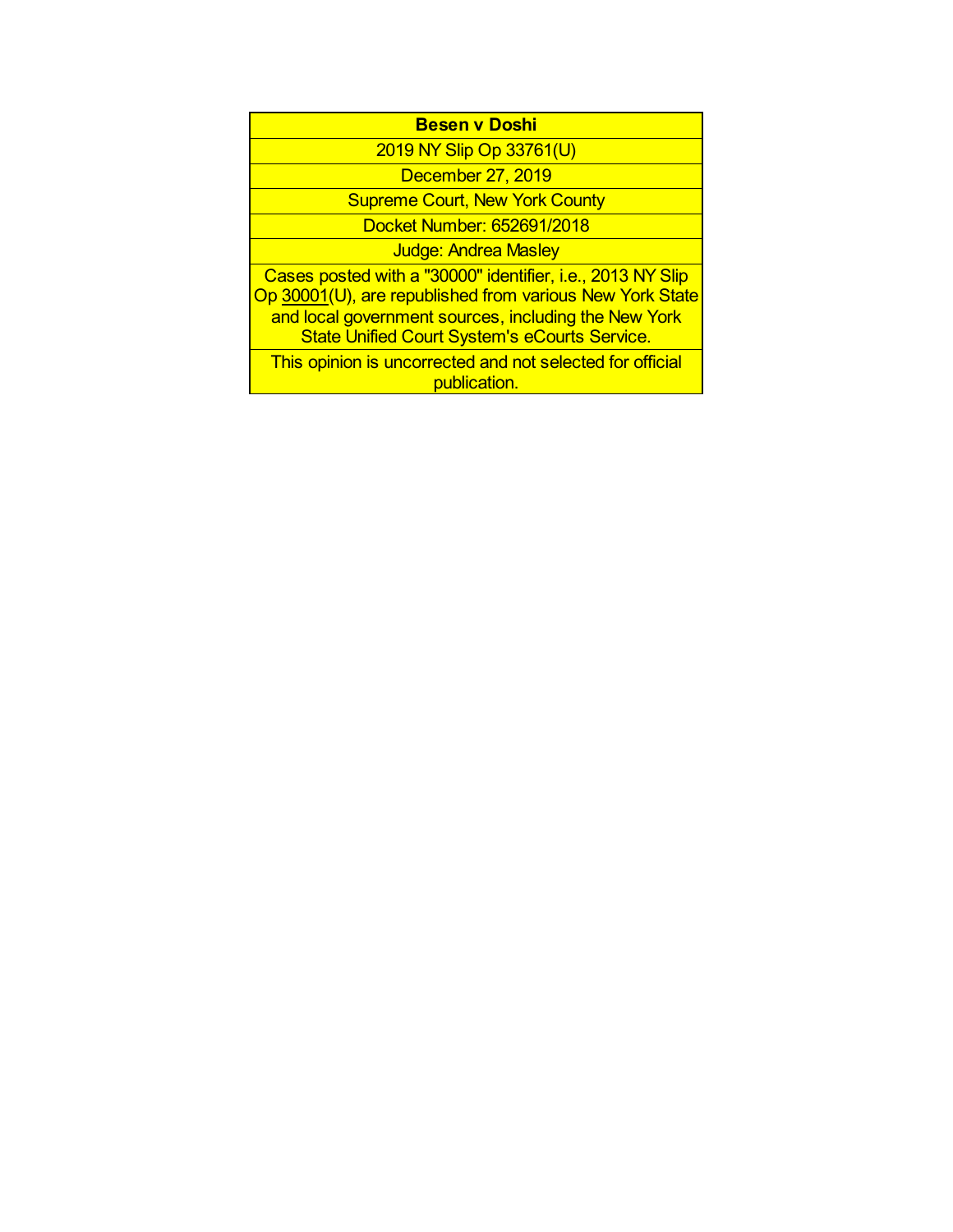### **NEW YORK COUNTY CLERK 12/27/2019 04:10 PM** INDEX NO. 652691/2018 [\*[]]

NYSCEF DOC. NO. 361 RECEIVED NYSCEF: 12/27/2019

# SUPREME COURT OF THE STATE OF NEW YORK COUNTY OF NEW YORK: COMMERCIAL DIVISION PART IAS MOTION 48EFM

MICHAEL BESEN, INDIVIDUALLY AND DERIVATIVELY, ON BEHALF OF, 94-16 34 ROAD LLC, 223 WEST 20 LLC, EAST 116TH LLC, 42 MULBERRY LLC, 1320 FULTON LLC, 1320 FULTON AVENUE MANAGEMENT CORP., 2721 HEATH LLC, 34447 EQUITIES INC., - BESEN & ASSOCIATES INC.,

-v-

-------------~--------------------------------------------------------------------X

INDEX NO. 652691/2018

MOTION DATE 11/06/2019

10/11/2019,

**MOTION SEQ. NO. 004 005** 

## DECISION+ ORDER ON MOTION

AMIT DOSHI, 223 WEST 20 LLC, EAST 116TH LLC, 42 MULBERRY LLC, 1320 FULTON AVENUE . MANAGEMENT CORP., 2721 HEATH LLC, 34447 EQUITIES INC., BESEN & ASSOCIATES INC., KALPANA DOSHI, JAMES COLEMAN, RAMA BASSALALI, ROBERT FARHADIAN, JACKSON PARTNERS LLC, 94 - 16 34 ROAD LLC, 1320 FULTON LLC, NEW YORK 2000 LLC, NEW YORK CITY MANAGEMENT, LLC, BESEN CAPITAL, LLC, BESEN RESIDENTIAL, LLC, THE BESEN GROUP, LLC, BESEN RETAIL, LLC, NYC RENTALS, LLC, NYCM 2018 LLC,

-----------------------------------------------------------------------------------X

Defendants. .

Plaintiffs,

HON. ANDREA MASLEY:

The following e-filed documents, listed by NYSCEF document number (Motion 004) 188, 189, 190, 191, 192, 193, 194, 195, 196, 197, 198, 199, 200, 201, 202, 203, 204, 208, 210, 234, 244, 245, 246, 247, 248, 249, 250,251, 252, 253, 254, 255, 256, 257, 270, 271, 272,273, 274, 275, 276,277,278, 315 were read on this motion to/for  $\cdot$  INJUNCTION/RESTRAINING ORDER

The following e-filed documents, listed by NYSCEF document number (Motion 005) 215, 216, 217, 218, 219, 220, 221, 222, 223, 224, 225, 226, 227, 228, 229, 230, 231, 258, 259, 260, 261, 262, 263, 264, 280,281,282,283,284,285,286, 316, 355, 356.

were read on this motion to/for **QUASH SUBPOENA, FIX CONDITIONS** 

Upon the foregoing documents, it is

In motion sequence number 004 (motion 04), plaintiff Michael Besen moves (1)

pursuant to BCL § 1113 compelling defendant Amit Doshi to execute the documents

necessary to release certain commissions currently held in escrow to be paid to Besen

652691/2018 MICHAEL BESEN, INDIVIDUALLY vs. DOSHI, AMIT Motion No. 004 005

Page 1 of 11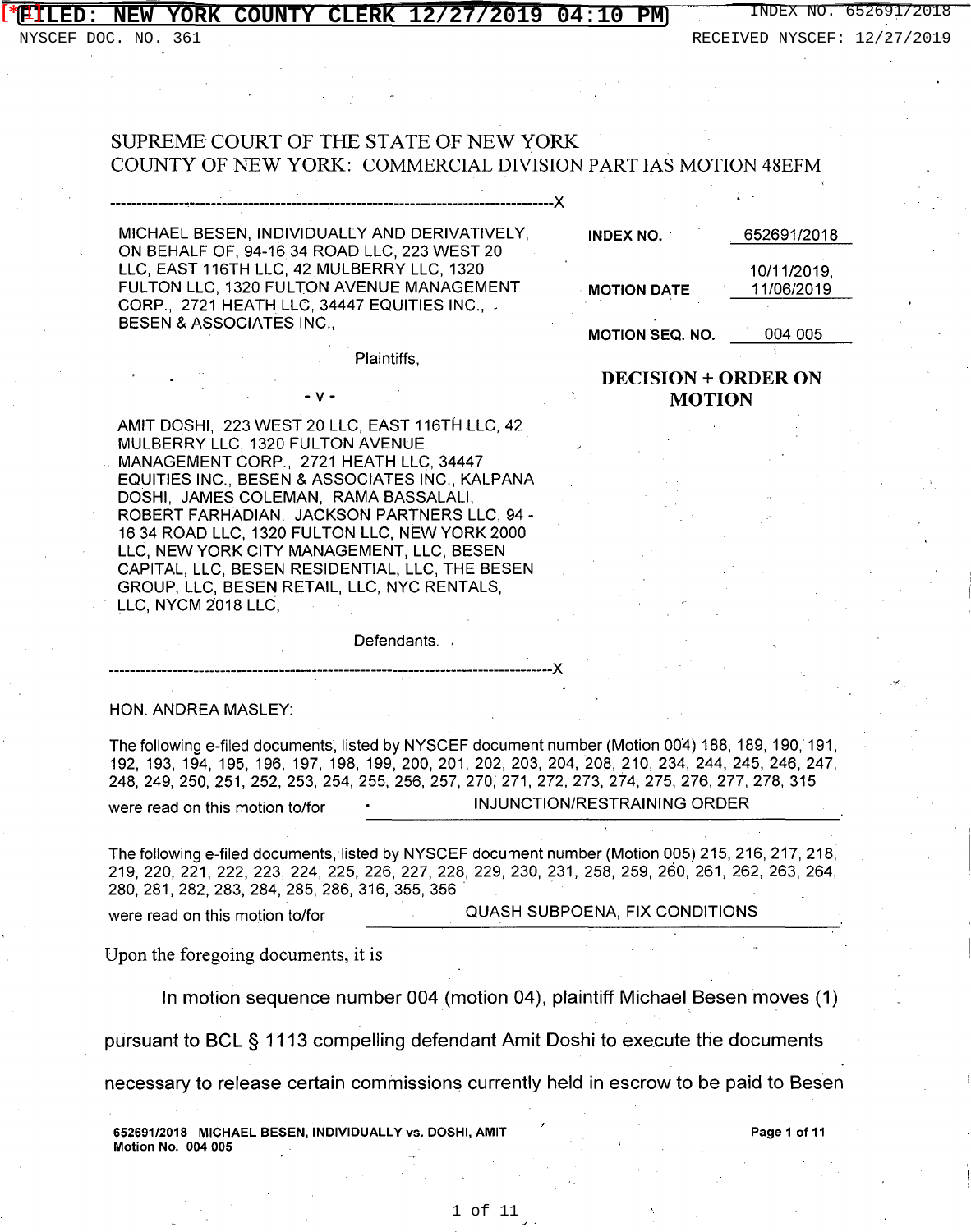& Associates Inc. (B&A) and Besen Capital LLC (collectively, the Companies); or (2) declaring that the Companies are entitled to receipt of the commissions and ordering the escrow agents to release the funds to the Companies; or (3} pursuant to CPLR 3212  $\overline{a}$ (e), granting Besen partial summary judgment on the third cause of action for injunctive relief and directing Doshi to cooperate in releasing commissions from escrow to be paid to the Companies. (NYSCEF Doc. No. [NYSCEF] 208, OSC). Doshi's cross motion for summary judgment dissolving and appointing a receiver for 223 West 20th Street LLC, 1320 Fulton Avenue Management Corporation, 1320 Fulton LLC, 2721 Heath LLC, and 34447 Equities Inc., of which Doshi and Besen are 50% owners, is denied without . prejudice for the reasons discussed on the record.<sup>1</sup> (NYSCEF 243, Cross Motion; NYSCEF 316, Oct. 11, 2019 Argument Transcript).

In motion sequence number 05 (motion 05), Besen moves pursuant to CPLR 3103 to quash Doshi's document demand for "hard copy documents" in B&A's possession and its affiliates and property entities all co-owned'by Besen and Doshi. (NYSCEF 230, Sept.6, 2019, OSC). Besen also seeks an order conditioning production of documents on Doshi's payment of 50% of the cost of such production.

Besen and Doshi have worked together since 1989, and became 50% co-owners  $\,$ of B&A and other business entities involved in this action. (NYSCEF 17, Amended Complaint 11, 20-28, 91). On July 20, 2018, Doshi resigned as an employee, officer, and director of B&A, though he did not resign as a 50% shareholder of B&A, or the ·

<sup>1</sup>Doshi is directed to read Part 48's rules and comply with them. For example, Doshi shall meaningfully describe his exhibits in NYSCEF; "Doshi Aff. Ex 1" is useless.

652691/2018 MICHAEL BESEN, INDIVIDUALLY vs.' DOSHI, AMIT Motion No. 004 005

Page 2 of 11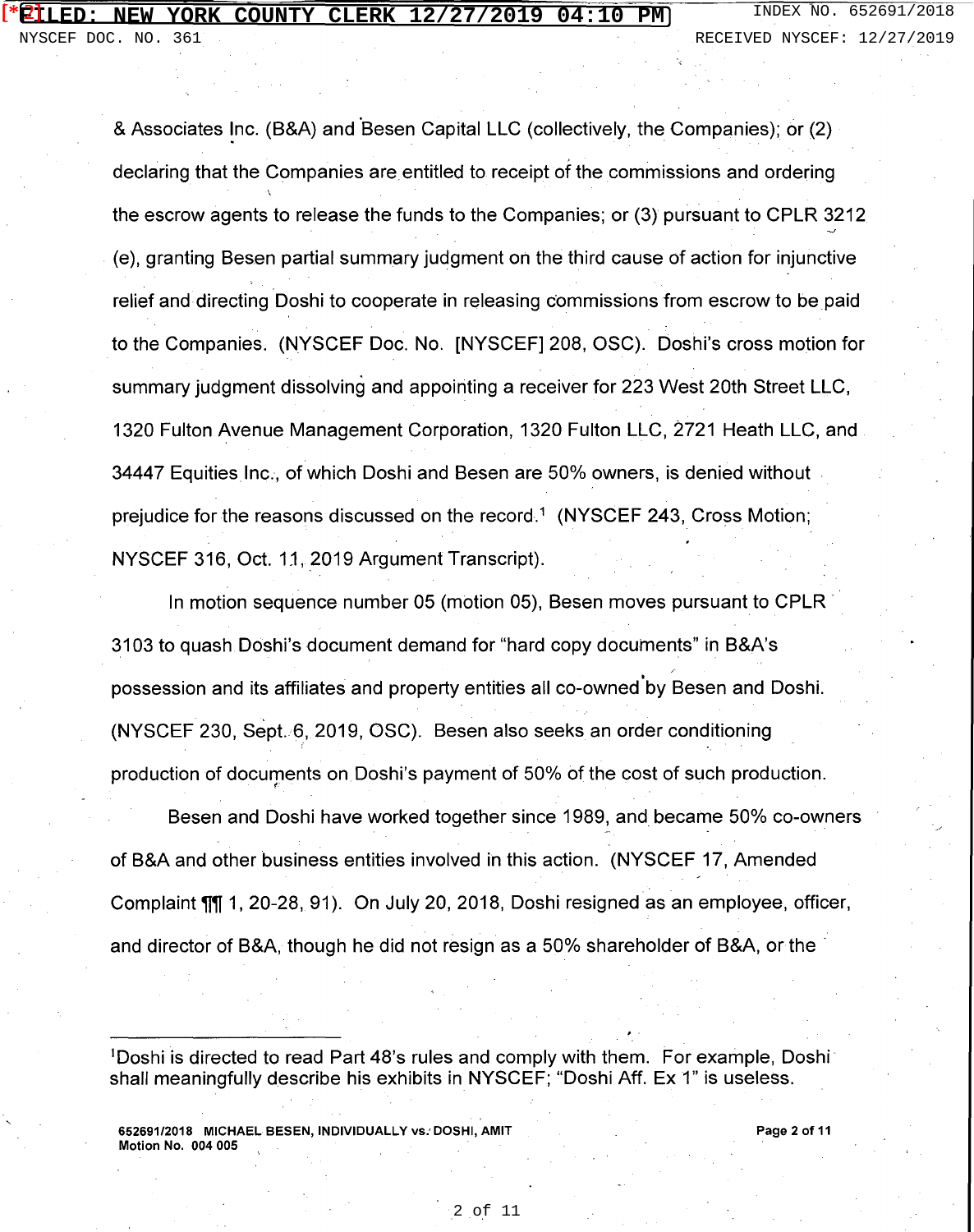other companies that the parties own together. (Id., ¶ 123; NYSCEF 316, Argument Oct. 11, 2019 Tr., 74:14-21).

Besen initiated this action with a Summons with Notice against defendant Doshi on May 31, 2018. (NYSCEF 1). In his March 11, 2019 amended complaint, Besen added Farhadian and other defendants, asserting claims for: (1) breach of fiduciary duty with respect to B&A; (2) conversion with respect to B&A against Doshi; (3) a permanent injunction enjoining Doshi from using funds in B&A's operating account; (4) an accounting against Doshi with respect to B&A; (5) breach of fiduciary duty against Doshi with respect to 223 West 20 LLC; (6) a permanent injunction enjoining Doshi to refinance the mortgages on the 20th Street property; (7) judicial dissolution of 223 West 20 LLC pursuant to LLC Law § 702; (8) judicial dissolution with r $\operatorname{espect}$  to East 116th LLC pursuant to LLC Law §702; (9) breach of fiduciary duty against Doshi with respect to 42 Mulberry LLC; (10) judicial dissolution with respect to 42 Mulberry LLC pursuant to LLC Law  $\S702$ ; (11) breach of fiduciary duty against Doshi with respect to 1320 Fulton Avenue Management Corp.; (12) a permanent injunction enjoining Doshi to execute documents to refinance.the existing mortgage with respect to 1320 Fulton Avenue Management Corp.; (13) judicial dissolution of 1320 Fulton Avenue Management Corp. pursuant to BCL §1104 (a) (1) and (a) (3); (14) judicial dissolution with respect to 1320 Fulton LLC pursuant to LLC Law  $\S$  702; (15) breach of fiduciary duty against Doshi with respect to 2721 Heath LLC; (16) a permanent injunction enjoining Doshi to execute documents to refinance the existing mortgage; (17) judicial dissolution with respect to 2721 Heath LLC pursuant to LLC Law§ 702; (18) breach of fiduciary duty against Doshi with respect to 34447 Equities Inc.; (19) a permanent injunction enjoining Doshi to

6526.91/2018 MICHAEL BESEN, INDIVIDUALLY vs. DOSHI, AMIT Motion No. 004 005

Page 3 of 11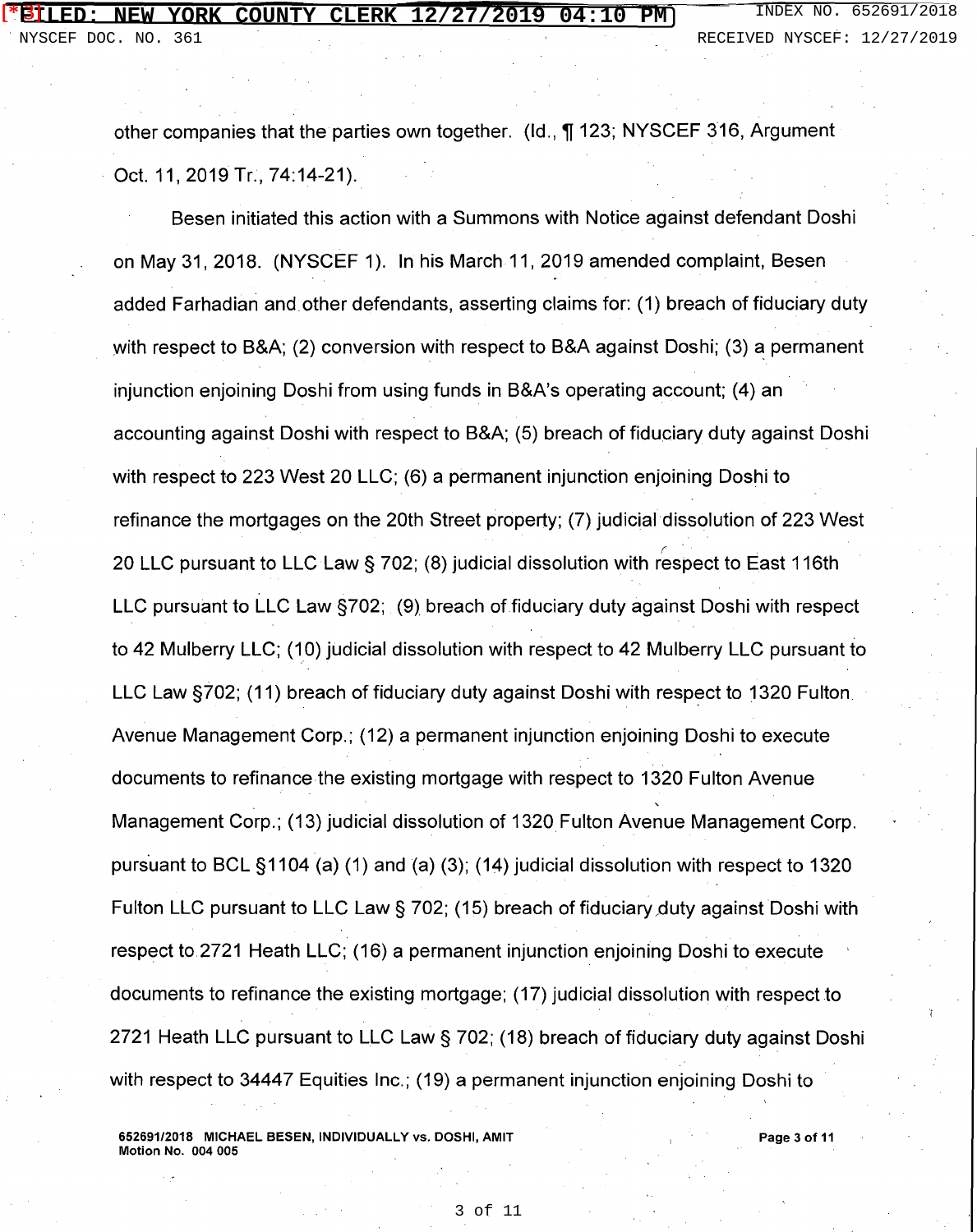### **NEW YORK COUNTY CLERK 12/27/2019 04:10 PM** INDEX NO. 652691/2018 <u>'ILED:</u>

execute documents to refinance with respect to 34447 Equities Inc.; (20) judicial dissolution with respect to 34447 Equities Inc. pursuant to BCL §1104(a)(1) and (a) (3); (21) breach of fiduciary duty against Doshi and Farhadian with respect to 94-16 34 Road LLC; (22) aiding and abetting breach of fiduciary duty against Doshi and Farhadian with respect to 94-16 34 Road LLC; (23) a permanent injunction enjoining Doshi and Farhadian from taking any steps to foreclose on the Queens property with respect to 94-16 34 Road LLC; and (24) judicial dissolution with respect to 94 -16 34 Road LLC pursuant to LLC Law §702. (NYSCEF 17, March 11, 2019, Amended <sup>~</sup>Complaint). Of the 24 causes of action, 1, 2, 3, 4, 5, 6, 9, 11, 12, 15, 16, 18, 19, 21, 22, and 23 are brought individually and derivatively. (Id.). Besen alleges that his differences with Doshi are "irreconcilable;" that it is impossible for Besen to continue to operate any business with Doshi; and that the work environment is "dysfunctional" and "toxic." (Id., 1[1[60, 115, 150, 156, 163, 177, 183, 194, 201, 206, 223, 212, 229, 240, 247, 265, 271).

The allegations in the amended complaint relevant to motion 04, are:

"Since his resignation from Besen & Associates, Doshi has interfered with the payment of commissions to Besen & Associates by instructing third-party sellers not to pay commissions to Besen & Associates ... Historically, those commissions have always gone to Besen & Associate's account ... Now, Doshi has instructed the parties responsible for payment of the commissions to make payments directly to Doshi and his designees ... As a consequence, substantial sums of money are being held in escrow and no one is getting paid, including third-party salespeople who are demanding payment." (NYSCEF 17 at \[\in 108-111.)

B&A entered an agreement to sell 2172 Amsterdam Avenue which provided for a 5% commission. ,(NYSCEF 191, Nov. 1, 2016, Exclusive Right to Sell Agreement

652691/2018 MICHAEL BESEN, INDIVIDUALLY vs. DOSHI, AMIT Motion No. 004 005

Page 4 of 11

 $\diagup$ 

)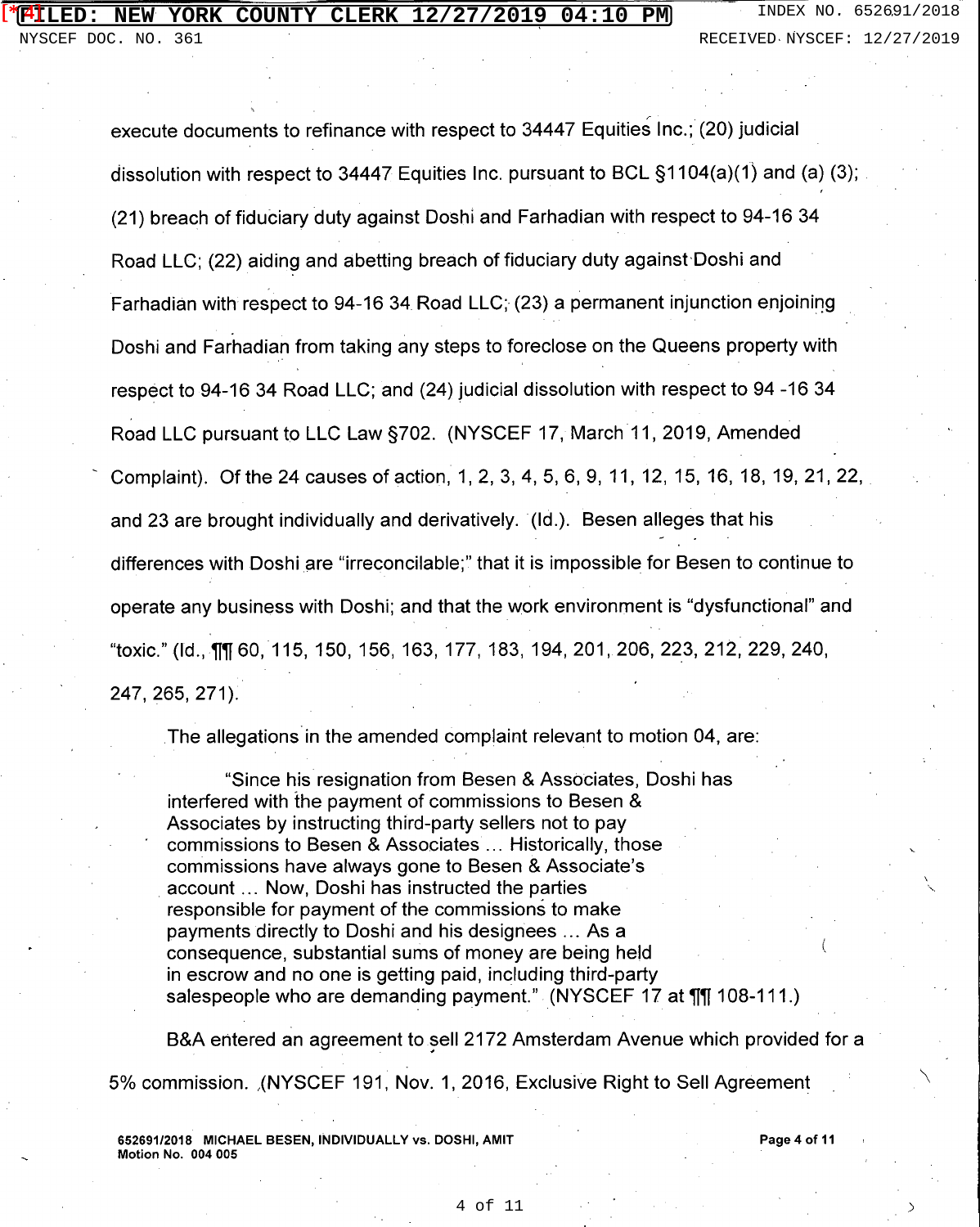#### **FIRE COUNTY CLERK 12/27/2019 04:10 PM** INDEX NO. 652691/2018  $[$ \* $\mathbf{5}]$

between B&A and seller). The transaction closed for \$5 million on October 25, 2018. (NYSCEF 189, Besen Affidavit **1{** 21). The \$250,000 commission is held in an escrow account held by Goldberg Weprin Finkel Goldstein LLP. (NYSCEF 194, Oct. 25, 2018, Escrow Agreement). As a result, B&A owes the salesperson, Matthew Garcia, \$37,500, the payment of which Doshi consents. (NYSCEF 195; Garcia's Dec. 14, 2018 letter demanding unpaid commission). However, Doshi claims to have caused the sale without any effort by Besen, and thus Doshi insists on collecting the remaining balance on the commission. (NYSCEF 245, Doshi Aff., **1{** 7).

B&A's affiliate, The Besen Group, entered into a brokerage agreement for the sale of 507-511 Third Avenue and 207-211 East 34th Street with a .6% commission. (NYSCEF 196, June 19, 2018, Brokerage Agreement; NYSCEF 189, Besen Aff., **1{** 31). The transaction closed on November 29, 2018 for \$79.5 million. (NYSCEF 189, Besen Aff., **1{** 28). B&A seeks the commission of \$477,000 which is held by an escrow agent. (NYSCEF 197, Nov. 6, 2018, Besen invoices; NYSCEF 189, Besen Aff.1{1{ 32, 33, 34). It is undisputed that other non-party brokers are entitled to \$143,000 of B&A's. commission. (NYSCEF 198, Broker Invoices; NYSCEF Doshi Aff., 1113, 18). Doshi claims that he caused the sale, and thus the balance of the commission belongs to hjm, not Besen. (NYSCEF 245, ¶ 7).

On December 12, 2018, 348 West 118 LLC refinanced a loan in the amount of \$6.1 million. (NYSCEF 189, Aug. 14, 2019, Besen Aff. 11, 36, 37). According to Besen, Besen Capital LLC was the mortgage broker, and thus Besen asserts that B&A is entitled to the commission consistent with longstanding practice. (Id., 1 38). Doshi and Besen are each 50% shareholders of Besen Capital, the financing arm of B&A. (Id.,

652691/2018 MICHAEL BESEN, INDIVIDUALLY vs. DOSHI, AMIT Motion No. 004 005

Page 5 of 11

l l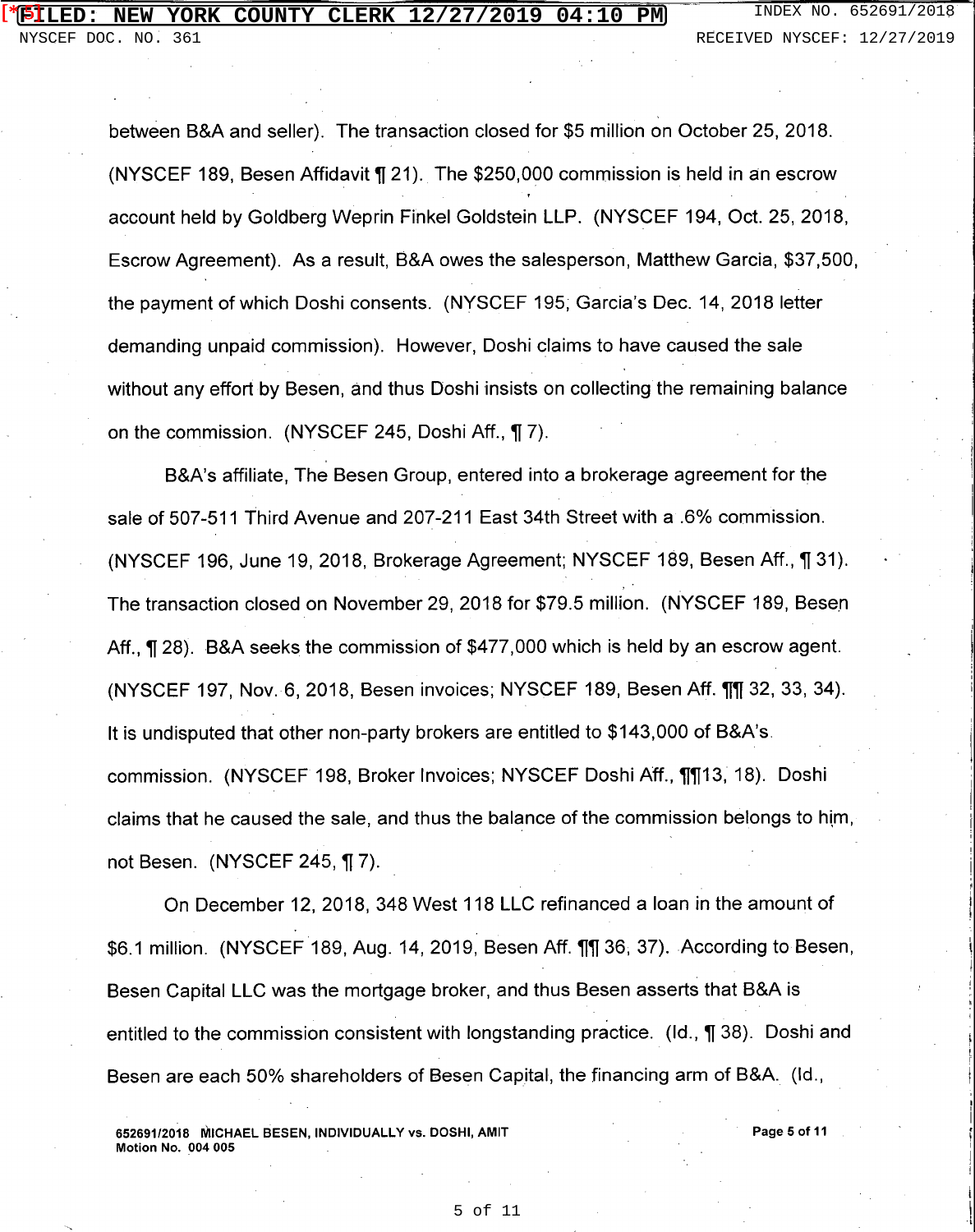**[14].** There is no written agreement before the court. Rather, according to Besen, since 2005, Besen Capital LLC has collected a 1 % mortgage fee on such transactions. (Id.,  $\textsf{I}39$ ). Accordingly, the \$61,000 commission is held by Smith Gambrell & Russell, LLP, as escrow agent. (NYSCEF 200, Dec. 12, 2018, Escrow Agreement). Doshi objects because Besen Capital LLC has not appeared in this action and has no claims here, Further, Doshi opines that the BCL:does not apply to Besen Capital LLC, issues of fact abound, and the availability of money damages and lack of irreparable harm all preclude Besen's requested relief.

Repeatedly, Doshi argues that he worked on these deals before he resigned from B&A, and continued working on them after he left, based on his understanding that he would be paid directly for his share of any commissions earned. (NYSCEF 245, Sept. 23, 2019, Doshi Aff., **[1]** 7, 10). Doshi insists it was common practice for the parties to be paid their commissions directly when transactions closed instead of paying B&A. (Id., 1114, 15). Doshi also challenges Besen's reliance on BCL § 1113 because this is a plenary action, not a dissolution. Likewise, Doshi objects that injunctive relief is inappropriate because damages are available in this plenary action. Finally, and again repeatedly, Doshi challenges Besen's veracity. (Id.,  $\P\P$  $2, 6, 14, 19, 20, 5$  n 2, 11 n 5).

Doshi's understanding and past practices about payment of commissions, along with Besen's understanding of past practices as to mortgage broker commissions, are irrelevant. The actual broker agreements do not allow for oral modification. Moreover, Doshi and Besen, the owners, either partners, members, or shareholders, are hopelessly divided as to the management of their mutually owned companies and dissolution proceedings abound.

652691/2018 MICHAEL BESEN, INDIVIDUALLY vs. DOSHI, AMIT Motion No. 004 005

Page 6 of 11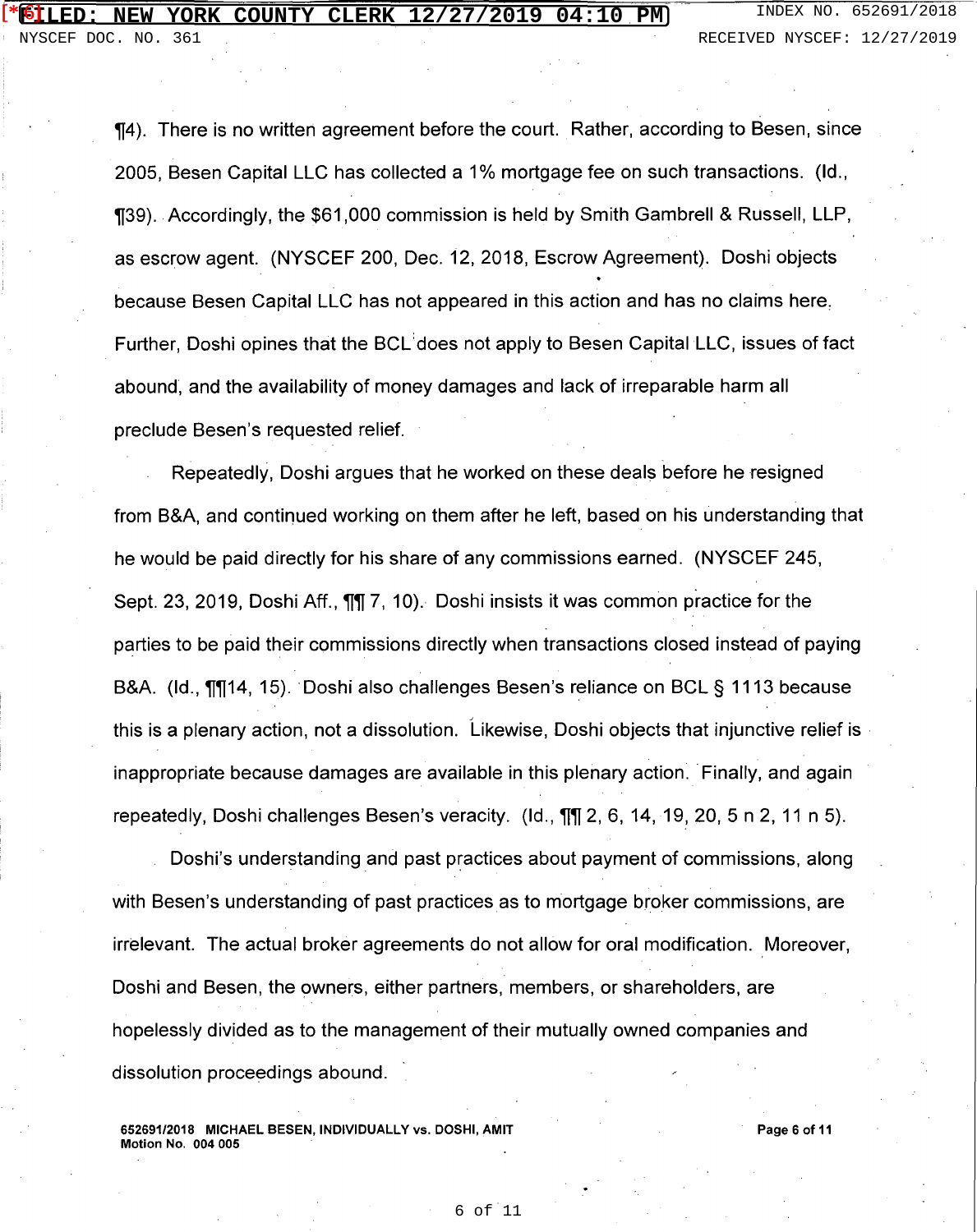As to 2172 Amsterdam Avenue, the escrow agent shall release the \$250,000 to B&A, consistent with the agreement, and B&A shall pay Garcia forthwith. The balance shall remain in the B&A account until B&A's dissolution is resolved. Contrary to Doshi's assertion, Besen did not agree to split the commission. (See NYSCEF 251, B&A \ invoice, Oct. 23, 2018, signed by brokers and Doshi, but not Besen; NYSCEF 192, Besen's B&A invoice, Oct. 25, 2018 demanding payment to B&A). Even if he did so agree, B&A's assets must be marshalled for purposes of dissolution. As the court is simultaneously granting Doshi's petition to dissolve B&A (See 651696/2019), there is authority under BCL §1113 to preserve B&A's assets and conduct its business until dissolution. Creditors must be paid, and brokers' litigation resolved.

As to 507-511 Third Avenue and 207-211 East 34th Street, the escrow agent shall release the \$477,000 commission to the Besen Group LLC, consistent with the agreement, and it shall pay the non-party brokers forthwith. The balance shall remain in the Besen Group LLC's account until dissolution of B&A is resolved. (See 651696/2019).

As to 348 West 118 LLC, in the absence of an agreement or consent, and without legal authority, Besen's request is denied. There is no pending request to dissolve Besen Capital LLC.

Besen and Doshi shall not be paid any commissions, distributions, or receive any other renumeration, until these financial issues are resolved by the dissolution proceedings or settlement. Any payments to either Doshi or Besen by a dissolving entity may constitute a fraudulent transfer, in which case a claw back would be appropriate. (Debtor & Creditor Law §§273, 273-a, 274, 275, 276, 276-a, 277, and

652691/2018 MICHAEL BESEN, INDIVIDUALLY vs. DOSHI, AMIT Motion No. 004 005

Page 7 of 11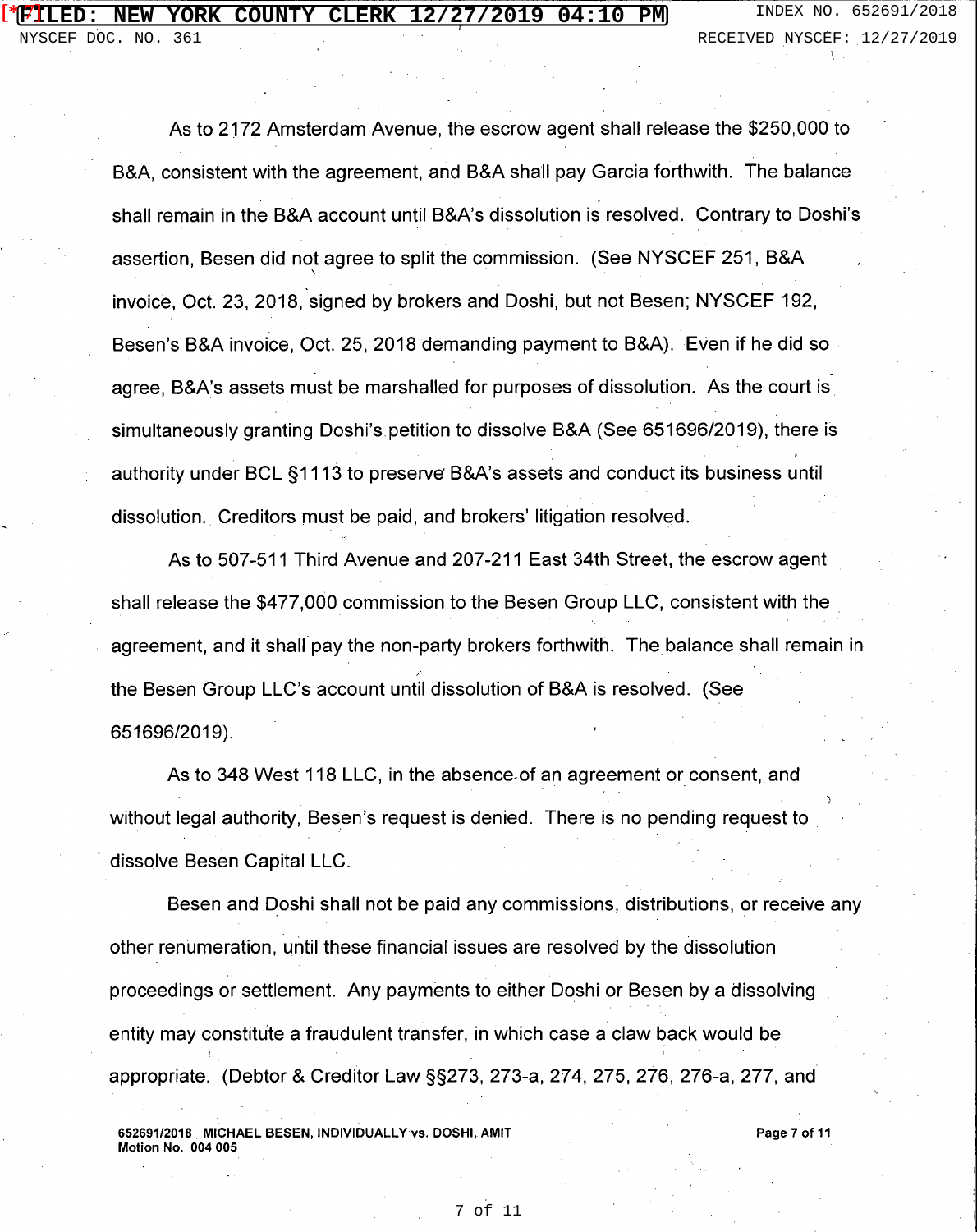278). Non-party expenses must be paid first. Accordingly, it should not come as a surprise to either party that funds shall be held by B&A and the other entities which the parties seek to dissolve. (See NYSCEF 356, Dec. 18, 2019, Mark Walfish Aff, at 3 n 1)

As to motion 05, Doshi served his first document request in this action on March  $\epsilon$ 21, 2019. (NYSCEF 256, Besen's responses and objections, April 22, 2019). Besen insists that Doshi should pay for the production. At oral argument, the parties agreed. that Besen and Doshi shall both receive copies of the monthly bank statements, or have electronic access to view B&A's checking account. (See NYSCEF 316, Certified Transcript Oct. 11, 2019). Besen was directed to provide Doshi with a list of monthly expenditures if the bank statements do not include copies of checks. (Id.). If Doshi objected to a payment, his attorney would inform Besen's attorney within 10 days of Doshi's receipt of the statement, or the first date of electronic access. (Id:). As of the December 18, 2019 status conference, none of these directives had been implemented.

Besen's motion is granted to the extent that he shall not be required to produce "hard copy documents." The days of producing paper copies are over. Moreover, the cost of data collection, image processing, and storage of responsive ESI of the roughly 5.1 terabytes of data residing on the B&A servers, is estimated to cost \$80,000 to \$100,000, and take twelve months. (NYSCEF 355, Heppt Dec. 17, 2019 Aff.,  $\P$  10).

As to that part of the motion 05 to quash defendants' subpoena for B&A documents, the parties agreed to investigate options and report back to the court at the November 6, 2019 discovery conference for all related cases. Specifically, the parties agreed to investigate the cost of imaging the server until the date of Doshi's resignation, or limiting access through a portal. However, the November 6, 2019 conference order

652691/2018 MICHAEL BESEN, INDIVIDUALLY vs. DOSHI, AMIT Motion No. 004 005

Page B of 11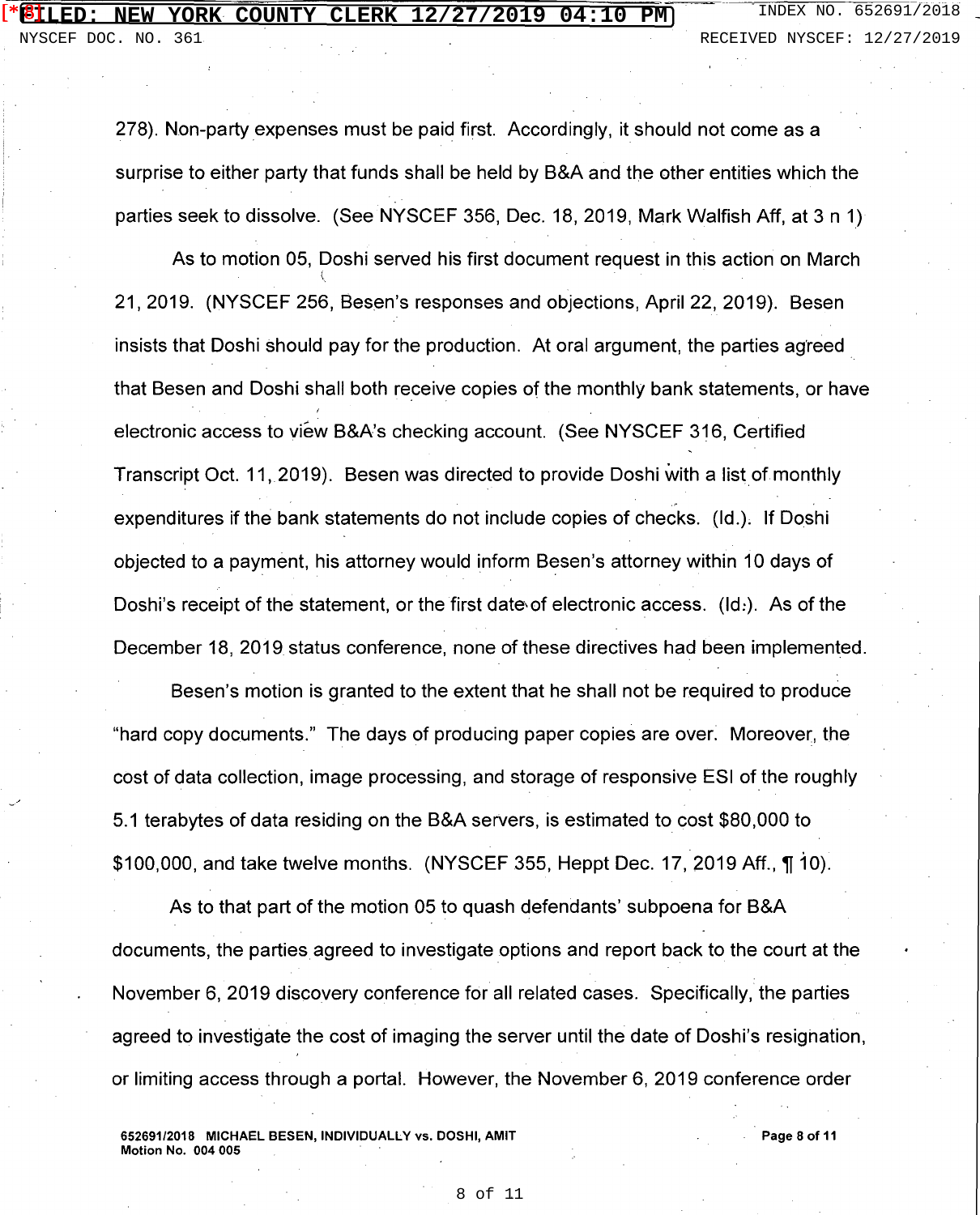is silent on this issue. (NYSCEF 319). Rather, on December 17, 2019, the night before the next scheduled court conference, Besen filed an affirmation of counsel admitting that he finally investigated the costs and service providers quoted \$1,500 to image the server up to the date to Doshi's termination and \$6,000 for a portal. (NYSCEF 355, Hept Affirmation, **11** 12, 16).

However, of the two remaining options, the court rejects Besen's selection of the more expensive portal option. Besen insists that because Doshi resigned as officer, director and employee of B&A, Doshi is no longer entitled to access B&A documents. Rather, Besen contends that Doshi, a mere shareholder, may have access to inspect certain books and records, but not unfettered access to the server. (NYSCEF 355, 11 12, 14, 15). Besen overlooks that Doshi is entitled to access because Besen sued Doshi. Besen may not limit or control Doshi's access to only those documents Besen deems discoverable. B&A shall image the server and produce the image to Doshi. This shall satisfy Besen's and B&A's obligation to produce documents responsive to Doshi's document request up to the date of Doshi's resignation.

Despite this court's clear order on the record, the parties did nothing to move this matter along since October 11; 2019 until the night before a conference on December 18, 2019. The bickering over who shall pay the \$1,500 cost to image the server evidences the dissention, deadlock and division. (See BCL 1104 [a]). Their inability to cooperate to the detriment of their co-owned companies yields one conclusion: dissolve all of the joint businesses, now.

652691/2018 MICHAEL BESEN, INDIVIDUALLY vs. DOSHI, AMIT Motion No. 004 005

Page 9 of 11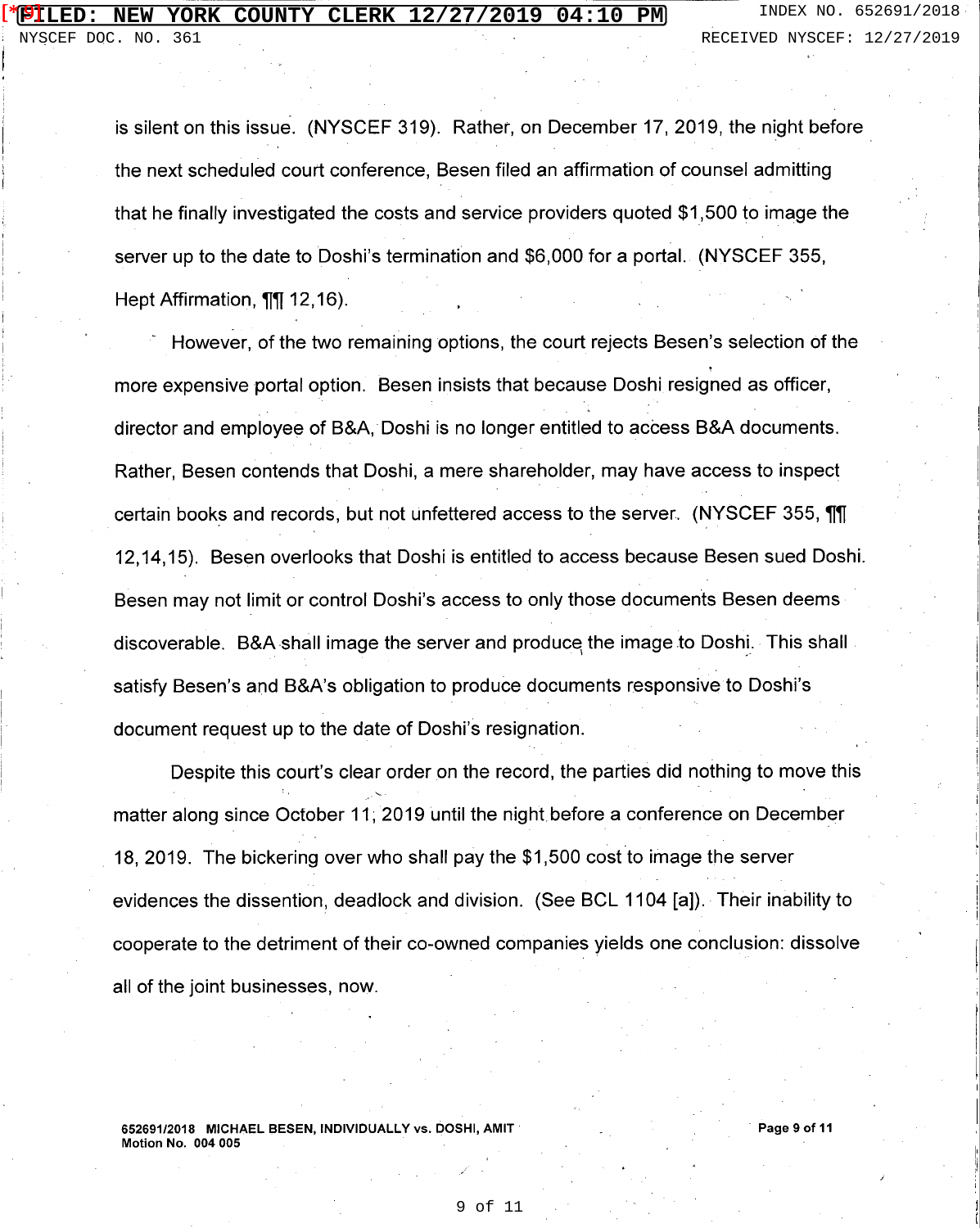NYSCEF DOC. NO. 361 RECEIVED NYSCEF: 12/27/2019

Accordingly, it is

ORDERED, that as Doshi's cross-motion for summary judgment (NYSCEF 243) is denied without prejudice; and it is further

ORDERED, that as to 2172 Amsterdam Avenue, the escrow agent shall release the \$250,000 to B&A consistent with the agreement and B&A shall pay Garcia forthwith; and it is further

ORDERED, that as to 507-511 Third Avenue and 207-211 East 34th Street, the \_, . escrow agent shall release the \$477,000 to the Besen Group consistent with the agreement and it shall pay the non-party brokers forthwith; and it is further

ORDERED, that as to 348 West 118 LLC, Besen's motion is denied; and it is further

ORDERED, that motion 05 is denied as to the production of actual documents and granted to the extent that B&A shall image its server as to all documents and electronic materials, including metadata, created on or before July 20, 2018, and B&A ' shall pay the cost. The imaged server shall be produced to Doshi within 10 days of this order; and it is further

652691/2018 MICHAEL BESEN, INDIVIDUALLY vs.' DOSHI, AMIT Motion No. 004 005

Page 10 of 11